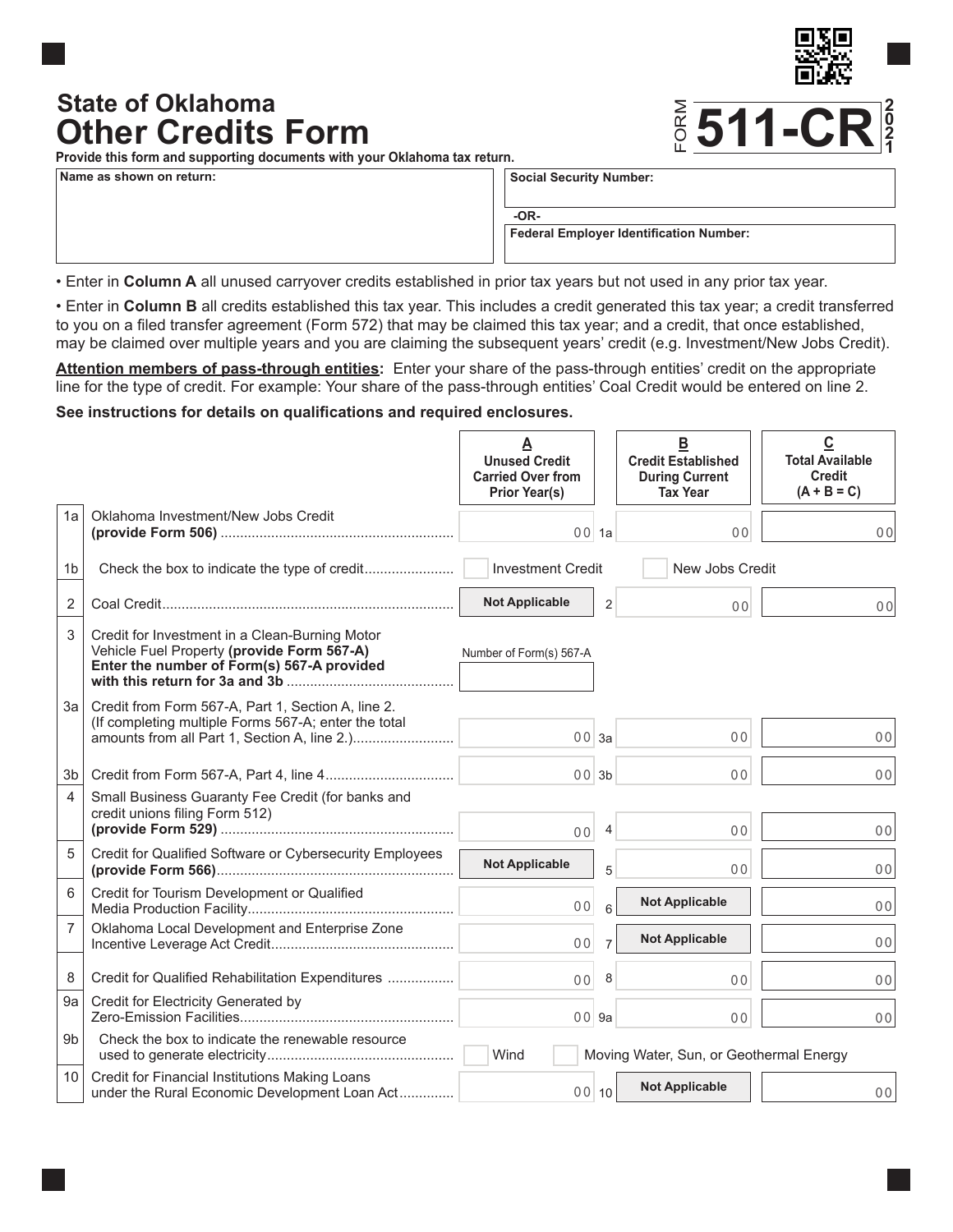### **Other Credits Form** 2021 Form 511-CR - Page 2



#### Name as shown on return: **Name as shown on return: Social Security/Federal Employer Identification Number:**

|    |                                                                                                           | А<br><b>Unused Credit</b><br><b>Carried Over from</b><br><b>Prior Year(s)</b> |    | B<br><b>Credit Established</b><br><b>During Current</b><br><b>Tax Year</b> | $\mathbf c$<br><b>Total Available</b><br><b>Credit</b><br>$(A + B = C)$ |
|----|-----------------------------------------------------------------------------------------------------------|-------------------------------------------------------------------------------|----|----------------------------------------------------------------------------|-------------------------------------------------------------------------|
| 11 | Credit for Manufacturers of Small Wind Turbines                                                           | 00 11                                                                         |    | 0 <sub>0</sub>                                                             | 00                                                                      |
| 12 | Volunteer Firefighter Credit (provide FTAC's Form,                                                        | <b>Not Applicable</b>                                                         | 12 | 0 <sub>0</sub>                                                             | 0 <sub>0</sub>                                                          |
| 13 |                                                                                                           | 00113                                                                         |    | 0 <sub>0</sub>                                                             | 0 <sub>0</sub>                                                          |
| 14 | Research and Development New Jobs Credit                                                                  | 00114                                                                         |    | 0 <sub>0</sub>                                                             | 0 <sub>0</sub>                                                          |
| 15 |                                                                                                           | 00 15                                                                         |    | 0 <sub>0</sub>                                                             | 0 <sub>0</sub>                                                          |
| 16 | Credit for Employees in the Aerospace Sector                                                              | 00116                                                                         |    | 0 <sub>0</sub>                                                             | 0 <sub>0</sub>                                                          |
| 17 | Credits for Employers in the Aerospace Sector                                                             | <b>Not Applicable</b>                                                         | 17 | 0 <sub>0</sub>                                                             | 0 <sub>0</sub>                                                          |
| 18 |                                                                                                           | 0018                                                                          |    | <b>Not Applicable</b>                                                      | 0 <sub>0</sub>                                                          |
| 19 |                                                                                                           | 0019                                                                          |    | 0 <sub>0</sub>                                                             | 00                                                                      |
| 20 | Oklahoma Capital Investment Board Tax Credit                                                              | <b>Not Applicable</b>                                                         | 20 | 0 <sub>0</sub>                                                             | 0 <sub>0</sub>                                                          |
| 21 | Credit for Contributions to a Scholarship-Granting                                                        | 00 21                                                                         |    | 0 <sub>0</sub>                                                             | 0 <sub>0</sub>                                                          |
| 22 | Credit for Contributions to an Educational                                                                | 00 22                                                                         |    | 0 <sub>0</sub>                                                             | 0 <sub>0</sub>                                                          |
| 23 | Credit for Venture Capital Investment                                                                     | 00 23                                                                         |    | 0 <sub>0</sub>                                                             | 0 <sub>0</sub>                                                          |
| 24 |                                                                                                           | 00 24                                                                         |    | 0 <sub>0</sub>                                                             | 00                                                                      |
| 25 | Credit for Employees in the Vehicle<br>Manufacturing Industry (provide Form 584)                          | 00 25                                                                         |    | 0 <sub>0</sub>                                                             | 0 <sub>0</sub>                                                          |
| 26 | Credits for Employers in the Vehicle<br>Manufacturing Industry (provide Form 585)                         | <b>Not Applicable</b>                                                         | 26 | 0 <sub>0</sub>                                                             | 0 <sub>0</sub>                                                          |
| 27 | Enter on the applicable line of income tax return and enter the number in the box for the type of credit. |                                                                               |    |                                                                            | 0 <sup>0</sup>                                                          |

If more than one credit is claimed, enter "99" in the box.

### **Notice**

Tax credits transferred or allocated must be reported on Oklahoma Tax Commission (OTC) Form 569. Failure to file Form 569 will result in the affected credits being denied by the OTC pursuant to 68 Oklahoma Statutes (OS) Sec. 2357.1A-2.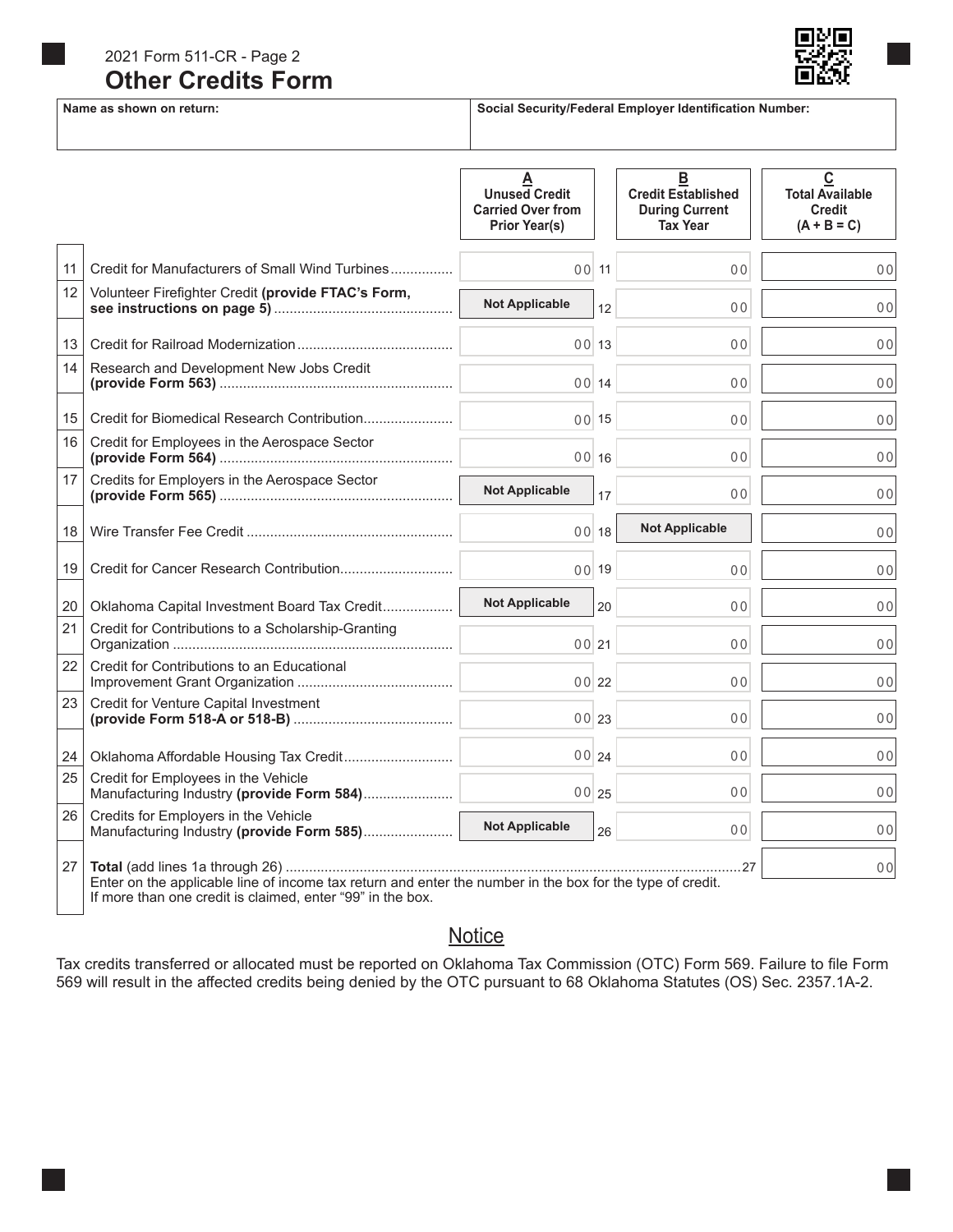#### **Oklahoma Investment/New Jobs Credit 1**

Manufacturers, who hold a manufacturer's exemption permit, may qualify for the Oklahoma Investment/New Jobs Credit based on either an investment in depreciable property of at least \$50,000 or on the addition of full-time equivalent employees engaged in manufacturing, processing or aircraft maintenance. A web search portal establishment may also qualify for the credit. The credit, once established, is also allowed in each of the four subsequent years if the level of new employees is maintained or the qualified property is not sold, disposed of or transferred. Any credit allowed but not used may be carried over in order to each of the four years following the year of qualification and to the extent not used in those years in order to each of the 15 years following the initial five-year period. To the extent not used, any credit from qualified depreciable property placed in service on or after January 1, 2000, may be utilized in subsequent tax years after the initial 20-year period. **Provide** Form 506. 68 OS Sec. 2357.4 and Rule 710:50-15-74.

Check the box on line 1b to indicate whether the credit is based on an investment in depreciable property or an increase in full-time employees. If credit is flowing from multiple Form 506s and includes both the credit based on investments and for new jobs, check both boxes.

### **Coal Credit 2**

Sec. 2357.11 (B) provides a coal credit, for the purchase of Oklahoma-mined coal, to businesses providing water, heat, light or power from coal to the citizens of Oklahoma or to those that burn coal to generate heat, light or power for use in manufacturing operations in Oklahoma. An additional credit is allowed for Oklahoma-mined coal purchased.

Sec. 2357.11 (D) provides a coal credit to businesses primarily engaged in mining, producing or extracting coal in this state. A valid permit issued by the Oklahoma Department of Mines must be held. The credit provided in this paragraph will not be allowed for coal mined, produced or extracted in any month in which the average price of coal is \$68 or more per ton, excluding freight charges.

For credits provided in subsections B and D, the amount of the credit allowed is equal to 75% of the amount otherwise provided. Any credit earned but not used may be partially refundable upon the filing of Form 577. **Note:** This credit, upon the election of the taxpayer, may be claimed as a payment or prepayment of tax or as an estimated tax payment. If this election is made, the credit should be claimed on this line of Form 511-CR. 68 OS Sec. 2357.11 and Rule 710:50-15-76.

**Note:** The credit has an overall cap. No more than \$5 million of credit may be allowed to offset tax or be refunded in a taxable year. For tax year 2021, the full amount of the statutory credit is available.

#### **Credit for Investment in a Clean-Burning Motor Vehicle Fuel Property 3**

A credit is allowed for investments in qualified clean-burning motor vehicle fuel property. For credits established in tax year 2010 and thereafter, any credit allowed but not used will have a five year carryover provision. **Provide** Form 567-A. 68 OS Sec. 2357.22 and Rule 710:50-15-81.

**Note:** The credit has an overall cap. No more than \$20 million of credit may be allowed to offset tax in a taxable year. For tax year 2021, the full amount of the statutory credit is available.

#### **Small Business Guaranty Fee Credit 4**

Only financial institutions subject to "in lieu" tax are entitled to claim as a credit the amount of guaranty fees the financial institution pays to the U.S. Small Business Administration (SBA) under certain SBA loan programs. Any credit allowed but not used will have a five-year carryover provision. **Provide** Form 529. 68 OS Sec. 2370.1.

#### **5** Credit for Qualified Software or Cybersecurity Employees

Establishes a credit for a qualified software or cybersecurity employee who, on or after November 1, 2019, is employed in Oklahoma by a qualified employer in a qualifying industry. The credit is \$2,200 for a qualified employee who has an undergraduate or graduate degree in an accredited program from a degree-producing institution, or \$1,800 for a qualified employee who has a certificate or credential in an accredited program from a technology center. The credit is allowed each year for up to the first seven years. To qualify for the credit, the employee may not have been working in Oklahoma before November 1, 2019. **Provide** Form 566. 68 OS Sec. 2357.405.

#### **Credit for Tourism Development or Qualified Media Production Facility 6**

A Credit for Tourism Development or Qualified Media Production Facility that was established in a prior year but not used due to the limitations provided may be carried over. The unused credit may be carried over for a period not to exceed 10 years. 68 OS Sec. 2357.34 – 2357.40.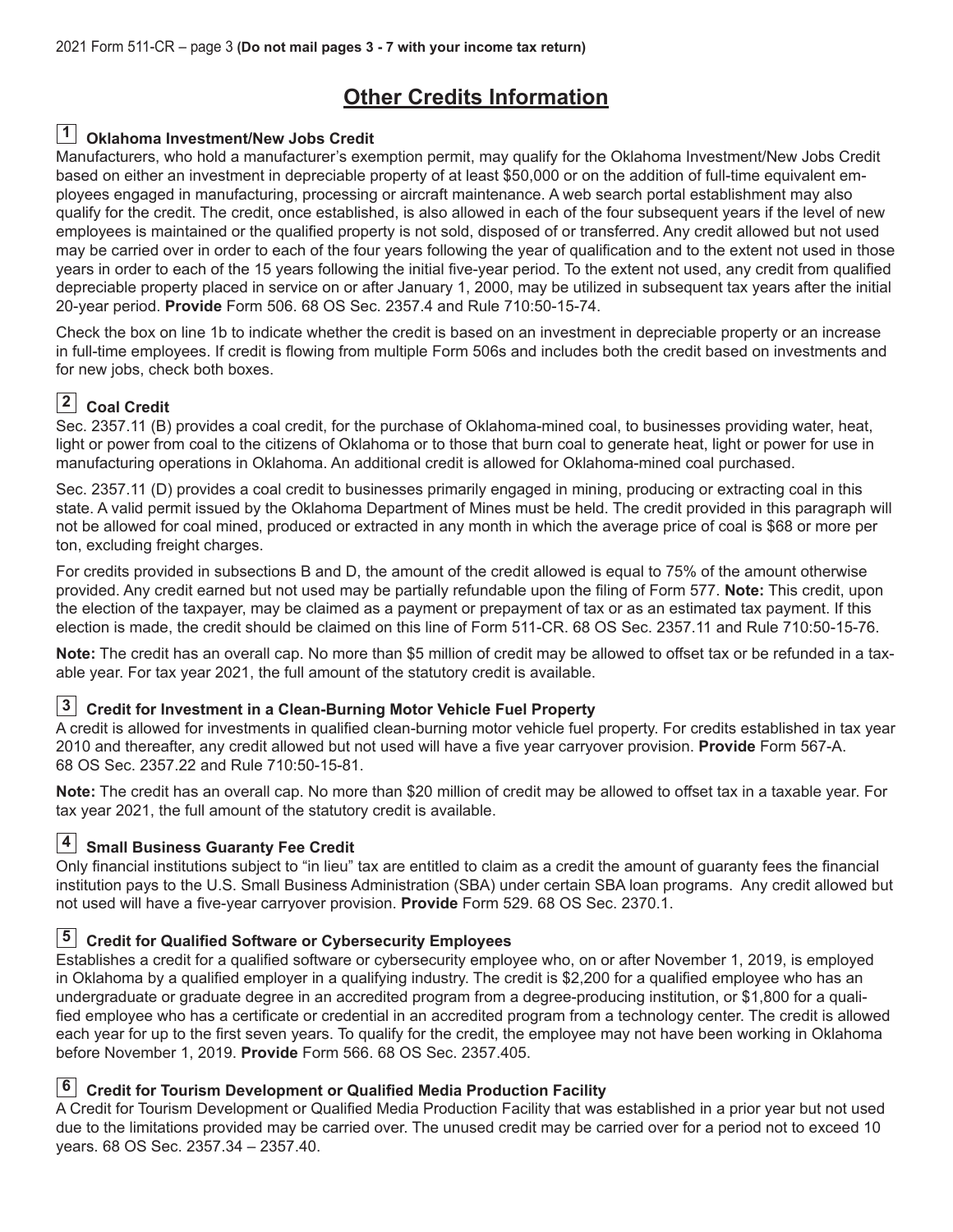#### **Oklahoma Local Development and Enterprise Zone Incentive Leverage Act Credit 7**

An Oklahoma Local Development and Enterprise Zone Incentive Leverage Act Credit that was established in a prior year but not used due to the limitations provided may be carried over. The unused credit may be carried over for a period not to exceed 10 years. 68 OS Sec. 2357.81.

#### **Credit for Qualified Rehabilitation Expenditures 8**

Provides a credit for qualified rehabilitation expenditures incurred with any certified historic structure as defined in Sec. 2357.41. The credit is to be equal to the amount of the Federal rehabilitation investment credit allowed under the Internal Revenue Code, Sec. 47. Any credit allowed but not used will have a 10-year carryover provision following the qualified expenditures. The credit may be freely transferred, at any time during the five years following the year of qualification, to any taxpayer upon the filing of the transfer agreement, Form 572, along with an OTC acknowledgment of credits earned. The transferee shall provide these same forms with the Form 511-CR. If this credit that has been transferred is subsequently reduced as the result of an adjustment by the Internal Revenue Service, OTC, or any other applicable government agency, only the transferor originally allowed the credit and not any subsequent transferee of the credit, will be held liable to repay any amount of disallowed credit. 68 OS Sec. 2357.41 and Rule 710:50-15-108.

#### **Credit for Electricity Generated by Zero-Emission Facilities 9**

A credit shall be allowed for the production and sale, to an unrelated person, of electricity generated by zero-emission facilities located in this state. For facilities placed in operation on or after January 1, 2007, or with respect to electricity generated by wind for any facility placed in operation not later than July 1, 2017, the credit for the electricity generated is \$0.0050 per kilowatt-hour. Credits may be claimed during a ten-year period following the date the facility is placed in operation. Any credit generated, but not used, on or after January 1, 2014, may be partially refundable upon the filing of Form 578. For credits claimed for the first time on or after July 1, 2019, an irrevocable written election may be made with this return to carryforward any unused credit for a period not to exceed 10 years; any credit remaining in the 10th year will be refunded at 85%. Any credit earned prior to January 1, 2014, that was allowed but not used will have a 10-year carryover provision. Credits generated prior to January 1, 2014, may be freely transferable, at any time during the 10 years following the year of qualification, to any taxpayer upon filing of the transfer agreement, Form 572, along with an OTC acknowledgment of credits earned. **Provide** a schedule showing the number of kilowatt-hours of electricity generated during each month of the taxable year and the calculation of the credit or, if you are the transferee, a copy of the transfer agreement and OTC acknowledgement.

Check the box on line 9b to indicate the type of renewable resource used by the zero-emission facility as its fuel source to generate electricity. If credits are generated by multiple zero-emission facilities both boxes may be checked, if applicable.

For facilities placed in operation before January 1, 2007, a Credit for Electricity Generated by Zero-Emission Facilities that was established in a prior year but not used due to the limitations provided may be carried over. The unused credit may be carried over for a period not to exceed 10 years. 68 OS Sec. 2357.32A.

**Note:** Credits generated from water, sun or geothermal energy have an overall cap. No more than \$500,000 of credit may be allowed to offset tax or be refunded in a taxable year. For tax year 2021, the full amount of the statutory credit is available.

#### **Credit for Financial Institutions Making Loans Under the Rural Economic Development Loan Act 10**

A Credit for Financial Institutions Making Loans Under the Rural Economic Development Loan Act that was established in a prior year but not used due to the limitations provided may be carried over. The unused credit may be carried over for a period not to exceed five years. 68 OS Sec. 2370.

#### **Credit for Manufacturers of Small Wind Turbines 11**

A Credit for Manufacturers of Small Wind Turbines that was established in a prior year but not used due to the limitations provided may be carried over. The unused credit may be carried over for a period not to exceed 10 years. The credit may be freely transferable, at any time during the 10 years following the year of qualification, to any taxpayer upon the filing of the transfer agreement, Form 572, along with an OTC acknowledgment of credits earned. If you are the transferee, provide a copy of the transfer agreement and OTC acknowledgement. **Note:** This credit, upon election of the taxpayer, may be claimed as a payment or prepayment of tax or as an estimated tax payment. If this election is made, the credit should be claimed on this line of Form 511-CR. 68 OS Sec. 2357.32B and Rule 710:50-15-92.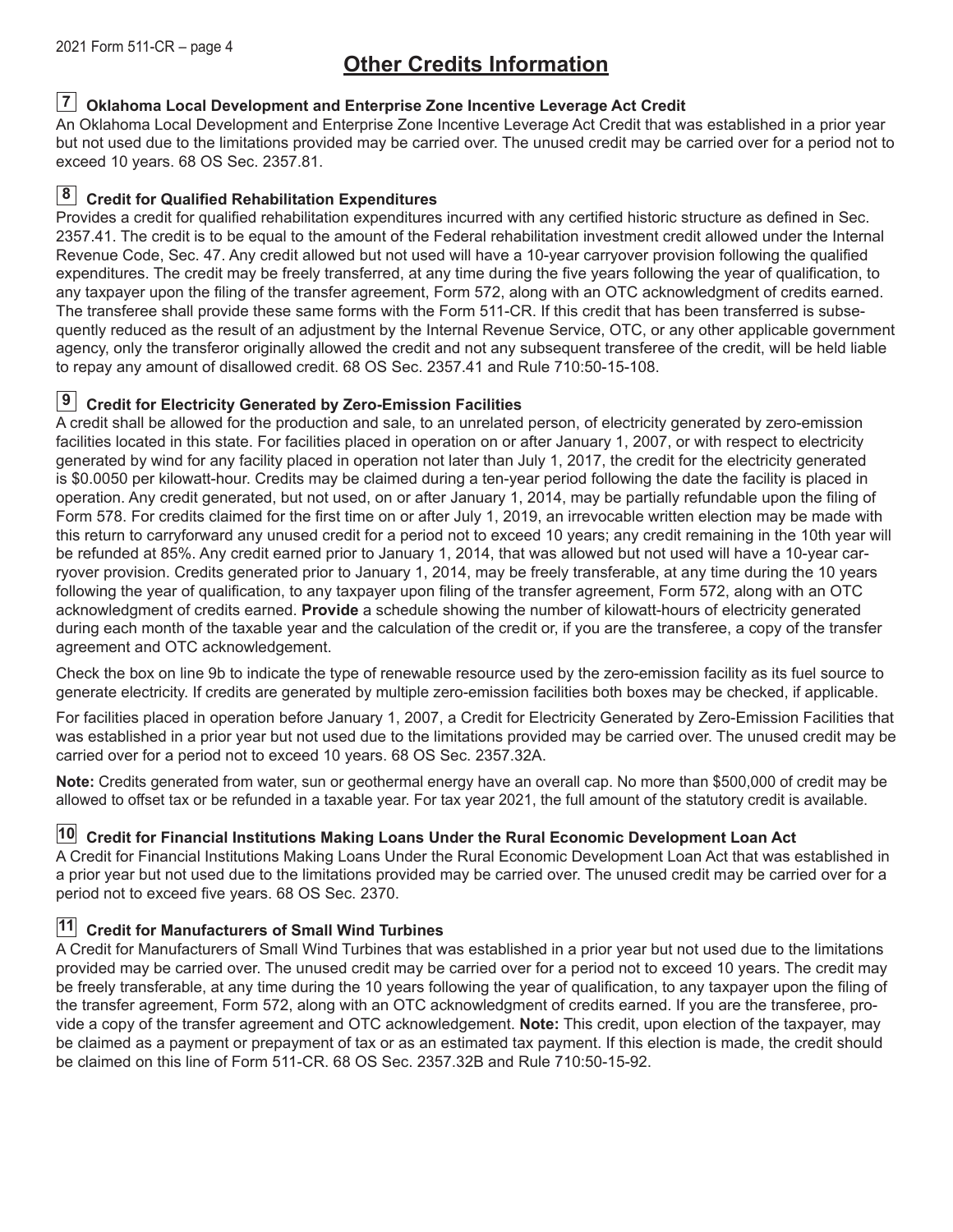#### **Volunteer Firefighter Credit 12**

For taxpayers who qualify for the \$200 or \$400 Oklahoma Volunteer Firefighter Tax Credit, the completed and signed Firefighter Training Advisory Committee (FTAC) form must be provided as supporting documentation. The form must have all of the necessary signatures. For further explanations, questions or to obtain a form contact the FTAC at 405.522.5015. 68 OS Sec. 2358.7 and Rule 710:50-15-94.

#### **13 Credit for Railroad Modernization**

A credit for qualified railroad reconstruction or replacement expenditures of Class II or Class III railroads is allowed. The credit is 50% of qualified railroad reconstruction or replacement expenditures; limited to the product of \$5,000 and the number of miles of railroad track owned or leased within Oklahoma at the close of the taxable year. Any credit allowed but not used will have a five-year carryover provision. The credit is freely transferable to any taxpayer and at any time during the five years following the year of qualification upon the filing of the transfer agreement, Form 572, along with an OTC acknowledgment of credits earned. **Provide** the "Affidavit" from the Department of Transportation or, if you are the transferee, a copy of the transfer agreement and OTC acknowledgment. 68 OS Sec. 2357.104 and Rule 710:50-15-103.

**Note:** The credit has an overall cap. No more than \$5 million of credit may be allowed to offset tax in a taxable year. For tax year 2021, the full amount of the statutory credit is available.

#### **14 Research and Development New Jobs Credit**

A Research and Development New Jobs Credit that was established in a prior year is also allowed in each of the eight subsequent years if the level of new employees is maintained. Any credit allowed but not used may be carried over in order to each of the four years following the year of qualification and to the extent not used on those years in order to each of the following five years. **Provide** the Form 563 for the year the credit was originally established. 68 OS Sec. 54006 and Rule 710:50-15-105.

#### **Credit for Biomedical Research Contribution 15**

A credit is allowed to any taxpayer who makes a donation to a qualified independent biomedical research institute. The credit is 50% of the amount donated, but may not exceed \$1,000 (\$2,000 for a married filing joint return). An "independent biomedical research institute" means an organization that is exempt from taxation under the Internal Revenue Code section 501(c)(3) whose primary focus is conducting peer-reviewed basic biomedical research. The organization shall have a board of directors, be able to accept grants in its own name, be an identifiable institute that has its own employees and administrative staff, and receive at least \$15 million in National Institute of Health funding each year. Any credit allowed but not used will have a four-year carryover provision. A copy of the canceled check or receipt must be provided as proof of the donation. 68 OS Sec. 2357.45 and Rule 710:50-15-113.

**Note:** The credit has an overall cap. No more than \$1 million of credit may be allowed to offset tax in a taxable year. For tax year 2021, the full amount of the statutory credit is available.

#### **Credit for Employees in the Aerospace Sector 16**

Establishes a \$5,000 credit for a "qualified employee" who on or after January 1, 2009, is employed in Oklahoma by or contracting in Oklahoma with a qualified employer whose principal business activity is in the aerospace sector (see Form 564 for complete definition of "qualified employee"). The credit is allowed each year for up to the first five years. To qualify for the credit the employee may not have been employed as a full-time engineer in the aerospace sector in Oklahoma immediately preceding employment or contracting with a qualified employer. Any credit allowed but not used will have a five-year carryover provision. **Provide** Form 564. 68 OS Sec. 2357.301 & 2357.304 and Rule 710:50-15-109.

#### $17$  Credits for Employers in the Aerospace Sector

Establishes credits for tuition reimbursement and for compensation paid to a "qualified employee" by a qualified employer (see Form 565 for complete definition of "qualified employee"). The credit for tuition reimbursement is 50% of amount reimbursed, but may not exceed 50% of the average annual amount paid for enrollment and instruction in a qualified program at an Oklahoma public institution. The credit for compensation paid to a graduate of an Oklahoma institution is 10% of such compensation, and if the employee graduated from an institution located outside Oklahoma, the credit is 5%; this credit may not exceed \$12,500 annually for each qualified employee. **Provide** Form 565. 68 OS Sec. 2357.301, 2357.302 & 2357.303 and Rule 710:50-15-109.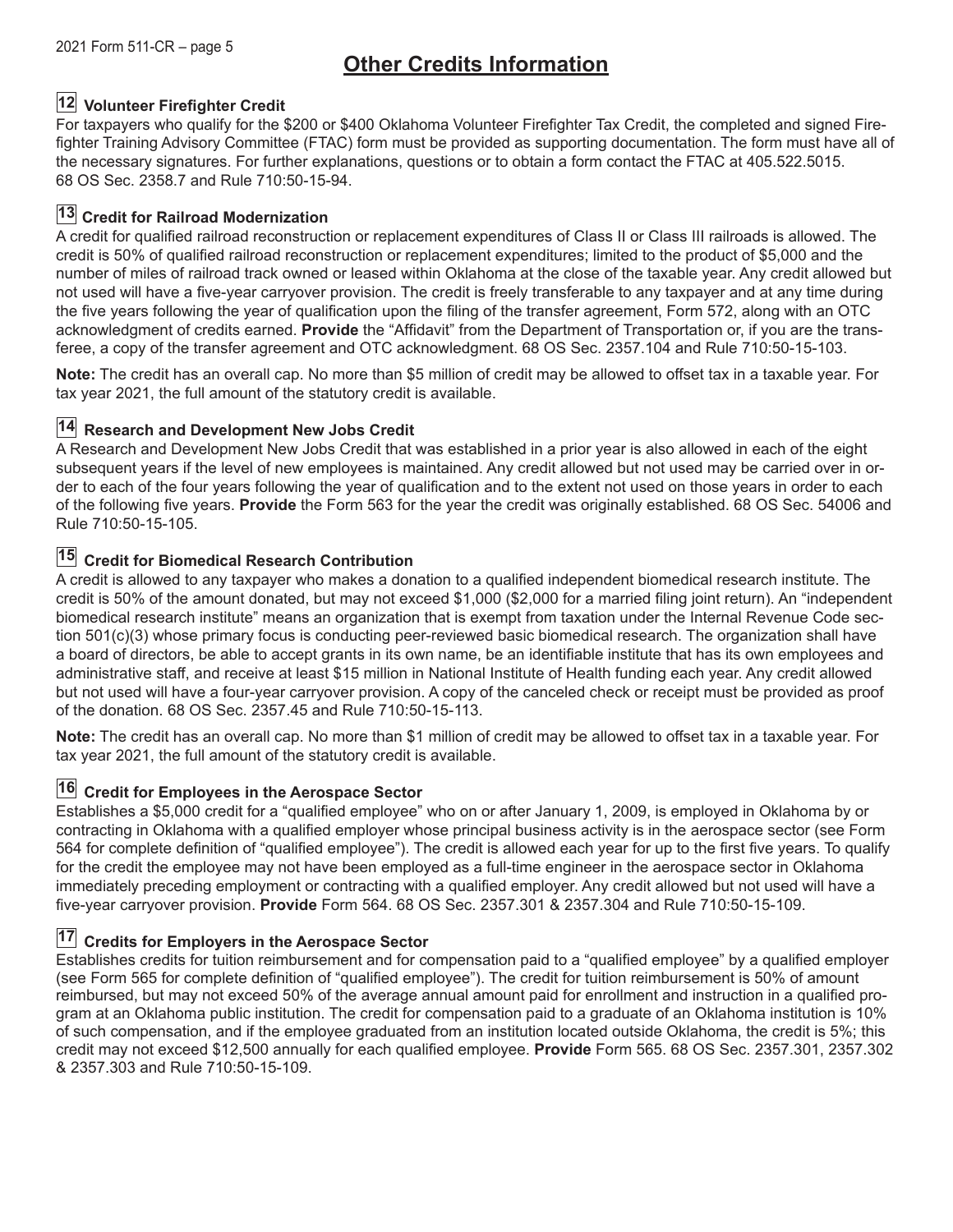#### **Wire Transfer Fee Credit 18**

A Wire Transfer Fee Credit that was established in a prior year but not used due to the limitations provided may be carried over. The unused credit may be carried over for a period not to exceed five years. 68 OS Sec. 2357.401 and Rule 710:50- 15-111.

### **Credit for Cancer Research Contribution 19**

A credit is allowed to any taxpayer who makes a donation to a qualified cancer research institute. The credit is 50% of the amount donated, but may not exceed \$1,000 (\$2,000 for a married filing joint return). A "cancer research institute" means an organization that is exempt from taxation under the Internal Revenue Code (IRC) or a not-for-profit supporting organization, as defined by the IRC, affiliated with a tax-exempt organization. The tax exempt organization must have "raising the standard of cancer clinical care, in Oklahoma, through peer-reviewed cancer research and education" as its primary focus; be either an independent research institute or a program that is part of a state university that is a member of The Oklahoma State System of Higher Education; and receive at least \$4 million in National Cancer Institute funding each year. Any credit allowed but not used will have a four-year carryover provision. A copy of the canceled check or receipt must be provided as proof of the donation. 68 OS Sec. 2357.45 and Rule 710:50-15-113.

**Note:** The credit has an overall cap. No more than \$1 million of credit may be allowed to offset tax in a taxable year. For tax year 2021, the full amount of the statutory credit is available.

#### **Oklahoma Capital Investment Board Tax Credit 20**

**Provide** the Tax Credit Certificate issued by the Oklahoma Capital Investment Board (OCIB) as provided for in the Oklahoma Capital Formation Act. The Certificate will indicate the face amount of the tax credit and the state's fiscal year in which the credit may be claimed. The credit is freely transferable to subsequent transferees upon the issuance of a new Certificate by the OCIB to the transferee. Except as provided, no tax credit shall be exercisable after July 1, 2020. Tax credits may be exercised after July 1, 2020, if the credits were purchased or agreed to be purchased pursuant to an agreement originally entered into no later than December 31, 1995. Transferees may exercise the credits after July 1, 2020 if the credits were obtained from the person who originally entered into such an agreement or by a subsequent transferee if the credit transfer occurred prior to June 8, 2012. **Note:** This credit, upon election of the taxpayer, may be claimed as a payment or prepayment of tax or as an estimated tax payment. If this election is made, the credit should be claimed on this line of the Form 511-CR. 74 OS Sec. 5085.7.

#### **Credit for Contributions to a Scholarship-Granting Organization 21**

A credit is allowed for contributions to an eligible scholarship-granting organization. The credit is 50%\* of the amount contributed, not to exceed \$1,000 for an individual (\$2,000 for a married filing joint return) or \$100,000 for a legal business entity. Tax credits that are allocated to an individual(s) by a pass-through entity are limited based on the total credit limitation of the pass-through entity and not by \$1,000 (or \$2,000) limitation for individuals. For a taxpayer who makes an eligible contribution and makes a written commitment to contribute the same amount for an additional year, the credit will be 75%\* of the total amount of the contribution made during the taxable year. A "scholarship-granting organization" means a nonprofit organization, registered with the Oklahoma Tax Commission, that distributes scholarships so an eligible student, or an eligible special needs student, can attend an elementary or secondary private school. Any credit allowed but not used will have a three-year carryover provision. If claiming the 75% credit, evidence of the written commitment must be provided. 68 OS Sec. 2357.206 and Rule 710:50-15-114.

**\* Note:** The credit has an overall cap. If the total credits eligible to be claimed by all individuals or businesses exceed the specified cap, the percentage allowed will be reduced. The Tax Commission will publish the percentage of the contribution that may be claimed as a credit. The scholarship-granting organization will notify contributors of that amount annually.